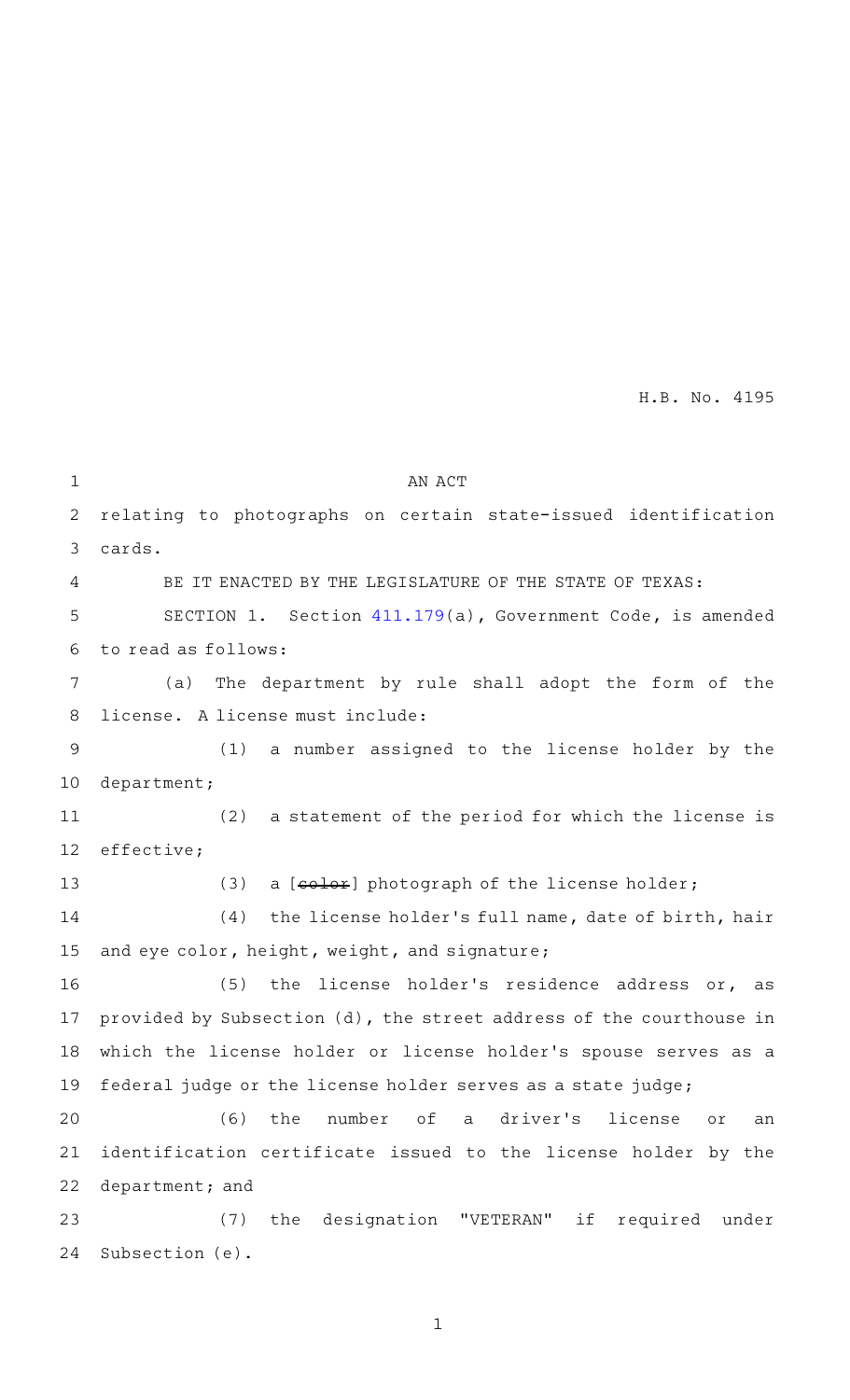SECTION 2. Section [1702.232\(](http://www.statutes.legis.state.tx.us/GetStatute.aspx?Code=OC&Value=1702.232&Date=5/21/2019)c), Occupations Code, is amended to read as follows: (c) The pocket card must:  $(1)$  state the name of the registrant; (2) contain a  $[echer]$  photograph, affixed to the 6 pocket card by the board at the time the card is issued, and the signature of the registrant; (3) state the date the card was issued and the card's expiration date; and (4) state each endorsement held by the registrant and 11 the date the endorsement expires. SECTION 3. This Act takes effect September 1, 2019. 1 2 3 4 5 7 8 9 10 12 H.B. No. 4195